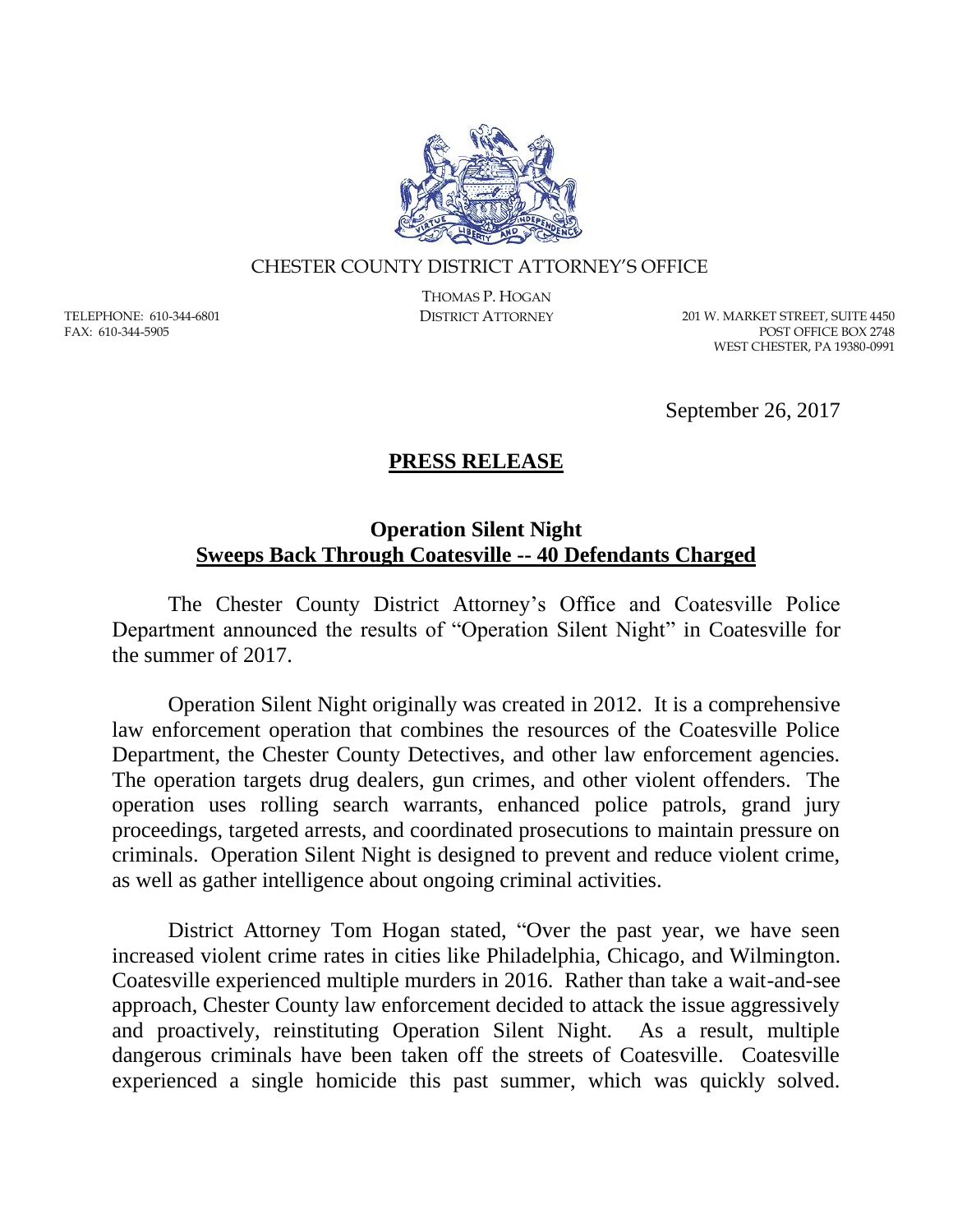Operation Silent Night lets the good citizens of Coatesville sleep soundly, but gives the criminals nightmares."

Coatesville Police Chief Jack Laufer stated, "Once again, the teamwork approach to law enforcement proves to be the most effective. By partnering with county, state, and federal law enforcement, and our county and federal prosecutors, we are able to efficiently identify, arrest, and prosecute those criminals who commit the violent crime that is so disruptive to our communities."

A list of the most recent arrests for Operation Silent Night is attached. The defendants have been arrested for dealing drugs, illegal firearms trafficking and possession, and violent offenses.<sup>1</sup> The defendants are being prosecuted by both local and federal authorities.

For instance, defendant Terrance "T-Rok" Rokins has been charged with 15 counts of drug trafficking as well as being a felon in possession of a firearm. Jonte Dalton is in federal custody, charged with trafficking in firearms. Steve "Black" Pittman is charged with drug dealing. Edwar Pinto and Taj Richards have been charged with murder.

Kevin Dykes, Chief of the Chester County Detectives, stated, "There are names and faces in this list who have been problems for Coatesville going back more than a decade. And there are some new young guys getting into the life of drugs and violence. Operation Silent Night sends a simple message to criminals: stay out of Coatesville."

Chief Laufer also stated, "If you ask police officers who are the criminals in the community most likely to be involved in murders or other violent crimes, the police are able to identify those individuals without any problem. Operation Silent Night gives us the resources and focus to arrest these defendants for drugs and weapons offenses before they kill somebody, and maybe before an innocent child gets hit in the crossfire. When we see the violent crime rates spiking in big cities like Philadelphia and smaller cities like Chester in Delaware County, we recognize the need to use innovative tools to protect our own community. The Coatesville community and Coatesville Police Department want the City of Coatesville to be a safe place for families and businesses to thrive."

District Attorney Hogan added, "The Coatesville Police Department, working with the rest of Chester County law enforcement, has done an outstanding

 $\overline{a}$ 

<sup>&</sup>lt;sup>1</sup> Criminal defendants are presumed innocent until proven guilty in court.